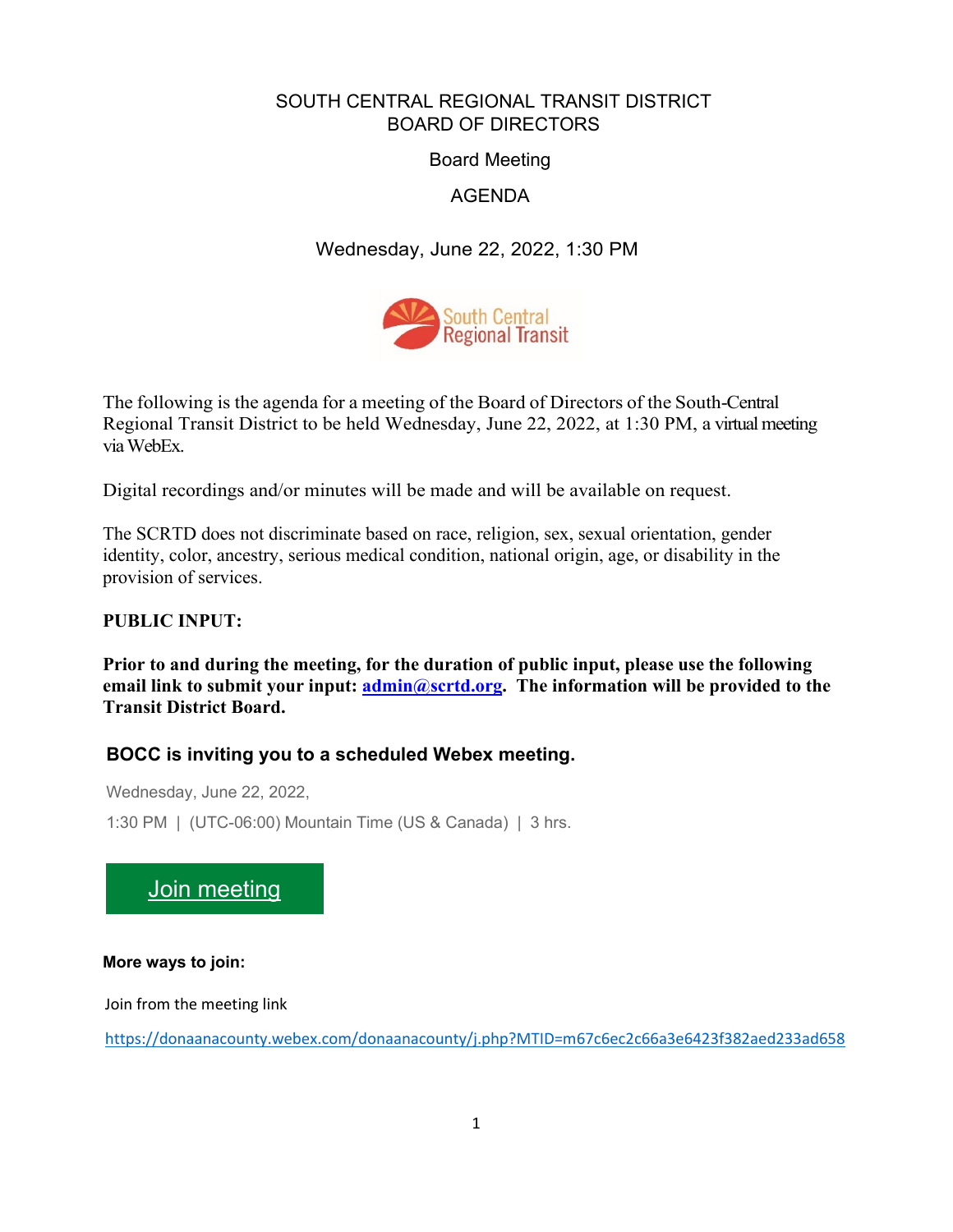#### **Join by meeting number**

Meeting number (access code): 2456 970 7458 Meeting password: S8Gc662KQUj

**Tap to join from a mobile device (attendees only)**

[+1-415-655-0003,,24569707458##](tel:%2B1-415-655-0003,,*01*24569707458%23%23*01*) US Toll

#### **Join by phone**

+1-415-655-0003 US Toll

[Global call-in numbers](https://donaanacounty.webex.com/donaanacounty/globalcallin.php?MTID=m69e90bf480590cb079c8a0ac44d84cfa)

#### **Join from a video system or application**

Dial [24569707458@donaanacounty.webex.com](mailto:24569707458@donaanacounty.webex.com)

You can also dial 173.243.2.68 and enter your meeting number.

Need help? Go to [https://help.webex.com](https://help.webex.com/)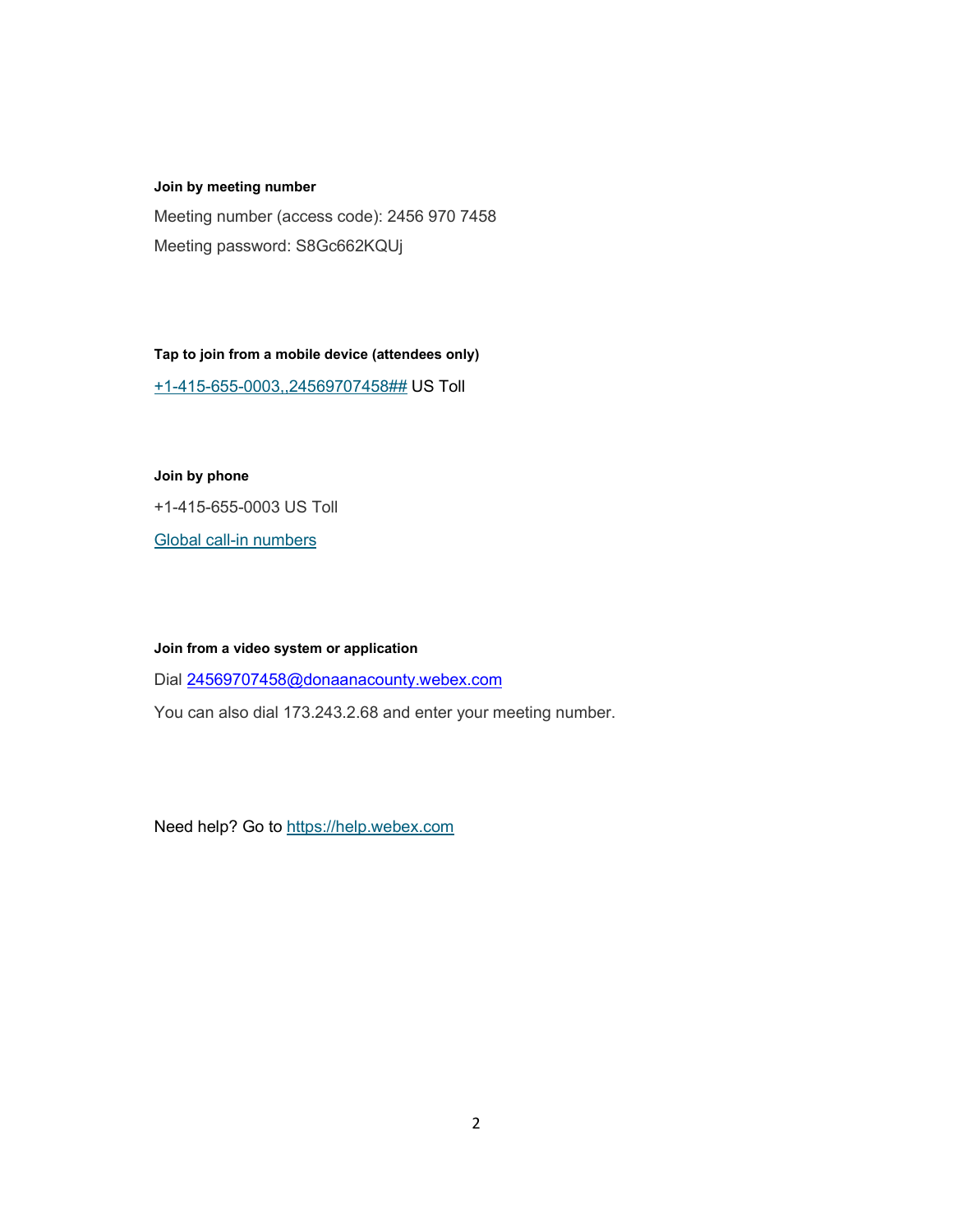## **SOUTH CENTRAL REGIONAL TRANSIT DISTRICT Board Meeting Wednesday, June 22, 2022 – 1:30 PM (MST) Doña Ana County Government Center 845 North Motel Boulevard Las Cruces, New Mexico 88007**

## **AGENDA**

- 1. Call to Order
- 2. PledgeofAllegiance
- 3. Roll Call
- 4. Approve agenda
- 5. Public Input
- 6. Approval of SCRTD Meeting Minutes of May 25, 2022
- 7. Executive Director's Report David Armijo

8. Discussion and Approval of Revised Resolution Authorizing the filing of Section 5307 application with the Federal Transit Administration – David Armijo

- 9. Discussion of FY2023 NM DOT 5311 Award for Funding David Armijo
- 10. Discussion and Resolution Approving Preliminary FY2023 Budget Adam Shea
- 11. Discussion and Resolution Approving Human Resources Manual 2022 Sara Vasquez
- 12. Discussion of the Correspondence of City of Elephant Butte withdrawal from SCRTD
- 13. Board Comment
- 14. Adjourn **Next Meeting July 25, 2022**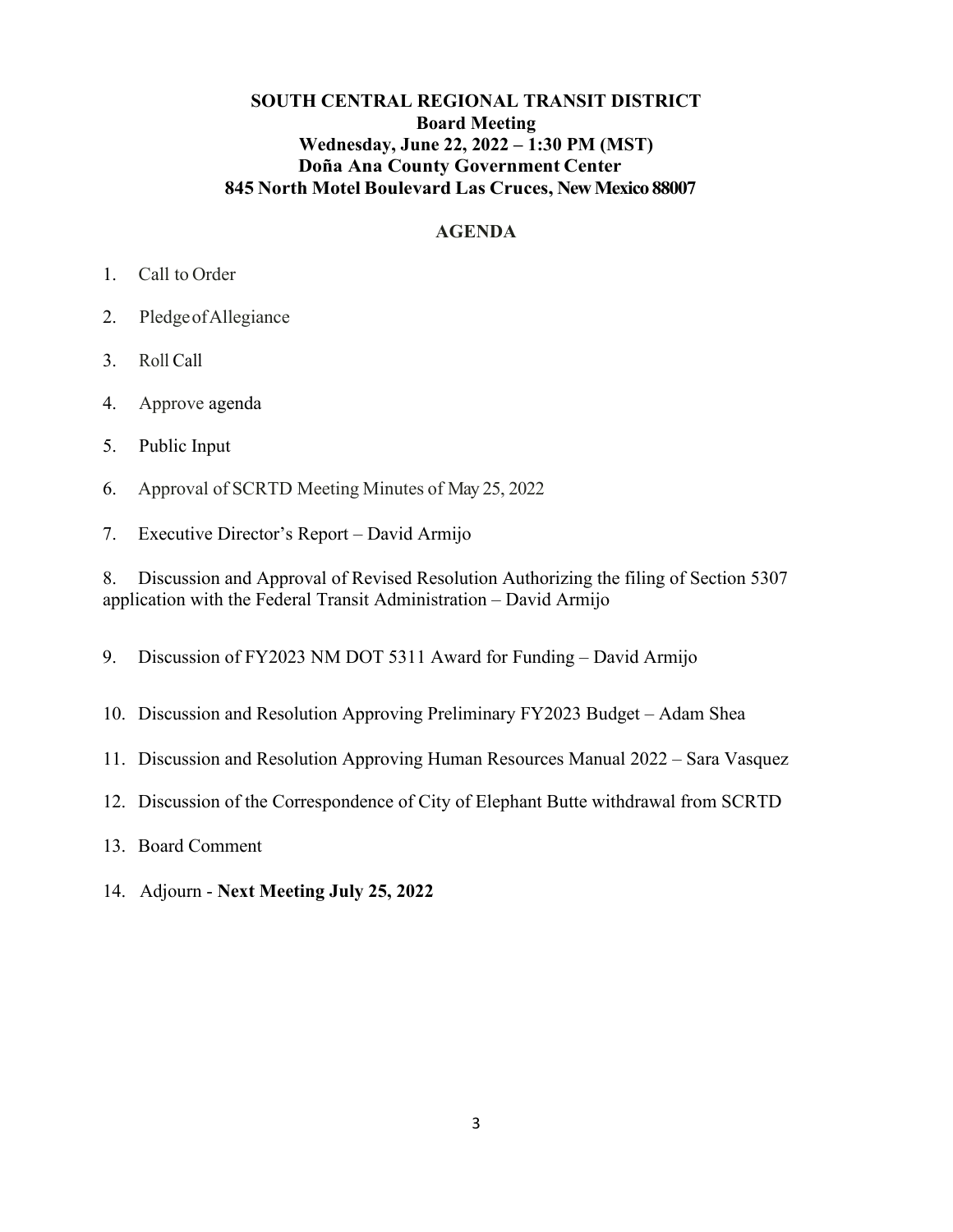## **South Central RTD Board of Directors Meeting Wednesday, May 25, 2022 - 1:30 PM**

#### **MINUTES**

#### **MEMBERS PRESENT:**

Nora Barraza, RTD Vice Chair, Town of Mesilla Majorie Powey, Village of Williamsburg Lynn Ellins, Doña Ana County Diana Murillo, City of Anthony Yvonne Flores, City of Las Cruces

#### **MEMBERS ABSENT:**

Javier Perea, RTD Chair, City of Sunland Park Edna Trager proxy for Cathy Harmon, City of Elephant Butte Peter Atencio, Village of Hatch Sharon Thomas, Citizens Advisory Committee

| <b>SCRTD STAFF:</b> | David Armijo, SCRTD Executive Director |
|---------------------|----------------------------------------|
|                     | Sara Vasquez, SCRTD                    |
|                     | Cristina Gamboa, SCRTD                 |
|                     | Adam Shea, SCRTD                       |
|                     |                                        |

#### **OTHERS PRESENT:** Becky Baum, RC Creations, LLC, Transcriptionist

#### **1. CALL TO ORDER**

Nora Barraza called the meeting to order at approximately 1:35.

### **2. PLEDGE OF ALLEGIANCE**

ALL STAND FOR THE PLEDGE OF ALLEGIANCE.

#### **3. ROLL CALL**

A quorum was determined to be present.

#### **4. APPROVAL OF THE AGENDA**

There were no changes to the agenda. Motioned by Councilor Flores, second by Diana Murillo. Passed unanimously.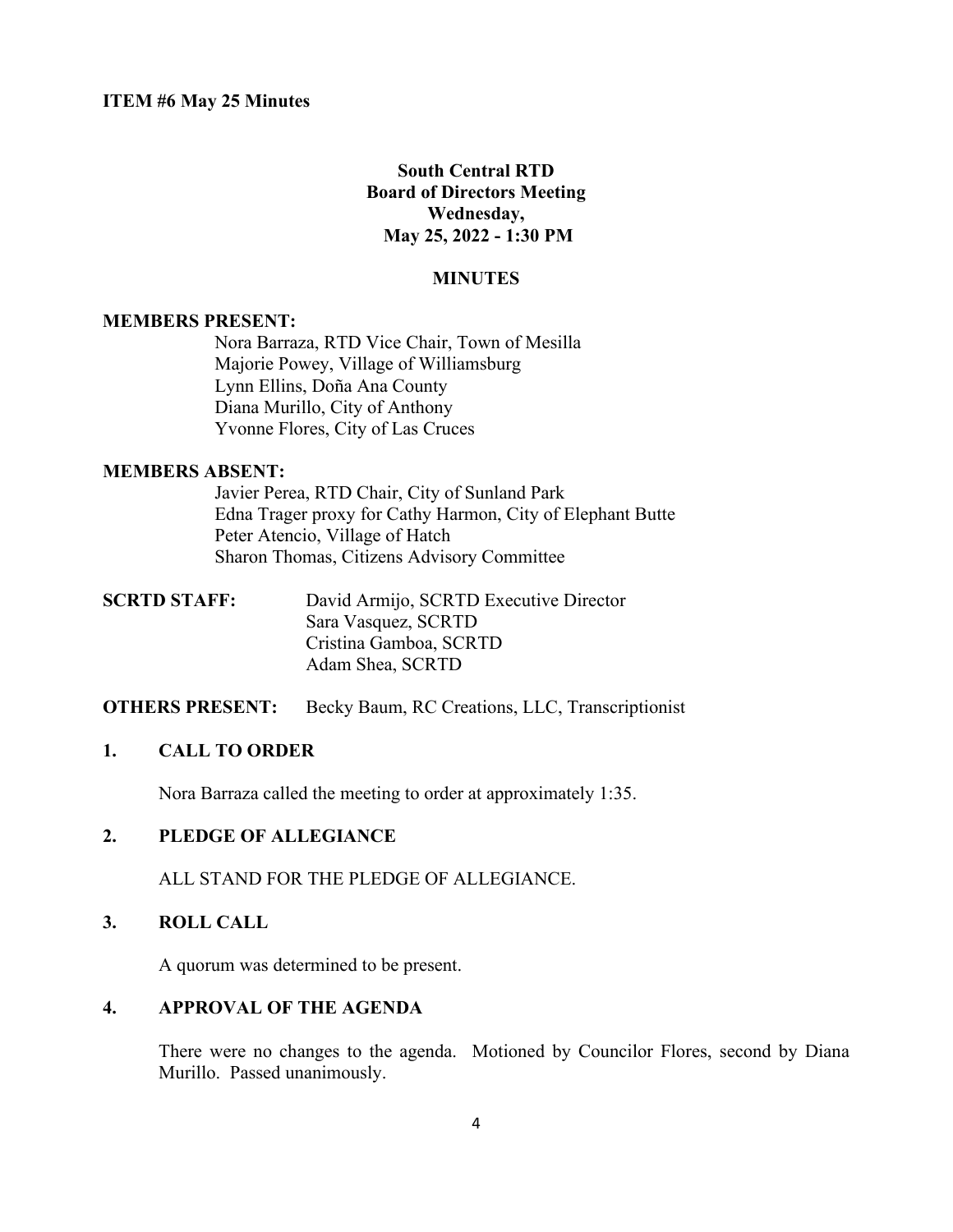### **5. PUBLIC INPUT**

There was none.

## **6. APPROVAL OF SCRTD MEETING MINUTES OF April 27, 2022**

There were no changes to the minutes. Motioned by Councilor Flores, seconded by Diana Murillo. Passed unanimously.

## **7. EXECUTIVE DIRECTOR'S REPORT**

David Armijo gave the Executive Director's report. Ridership continues to be record making each of the past three months. The free fares have made a big difference; took a while for people to realize that. The first week of May there was almost 2,000 rides. Ridership is now projected at 8,200 for the month. Assuming June is the same ridership could hit 75,000 or 76,000 rides for fiscal year; the NTD fiscal year runs until September so the numbers could be even higher. The Red Route almost did 1,000 rides which has never happened before. The Turquoise Route was the worst route but has seen good growth. The Green Route is also seeing good growth and the local Copper Route is doing very well as it is approaching 100 rides when it's barely begun. Mr. Armijo hopes that in the next few years it will catch up to the Green Route in ridership. It seems that ridership may hit an annual record.

The grant applications will be requesting for three buses and capital money for the facility from the 5309 grant. Many buses that were acquired in 2015 are reaching the end of their life cycle; some can go to 10 years but would require new engines and transmissions. It would work except that the engines don't necessarily exist anymore. Many vehicles need to be replaced in 2023. After taking the chart of the buses Mr. Armijo made a zero emissions plan. There will be more gas buses coming in due to ordering them in 2020 and taking so long to come in. Next year if everything goes well five vehicles will be able to be retired; only grow the fleet by one. By 2031 the entire bus fleet will be zero emission. As the buses go forward, the battery operated buses go from zero to 105,000 miles then in 2032 it should be 420,000 miles. Currently they are doing 448,000 miles with gas or diesel vehicles. Electric vehicles will also create significant cost savings at the gas pump.

A year ago, the SCRTD asked the county for \$628,000 and during the course of the year there was record number of fuel cost. The county gave the SCRTD to come in mid-year and do a modification; adjusted the contract and increased to \$725,000. That was the baseline for this year's budget but another \$100,000 was added to specifically go to capital bus purchases with the electric buses.

## **8. DISCUSSION AND APPROVAL OF RESOLUTION AUTHORIZING THE FILING OF SECTION 5307 APPLICATION WITH THE FEDERAL TRANSIT ADMINISTRATION**

David Armijo gave the presentation. He and Adam Shea had a conference call with the Federal Transit Administration's District 6 office in Fort Worth roughly three weeks ago. They gave support to begin the process of starting as a direct grant recipient and a new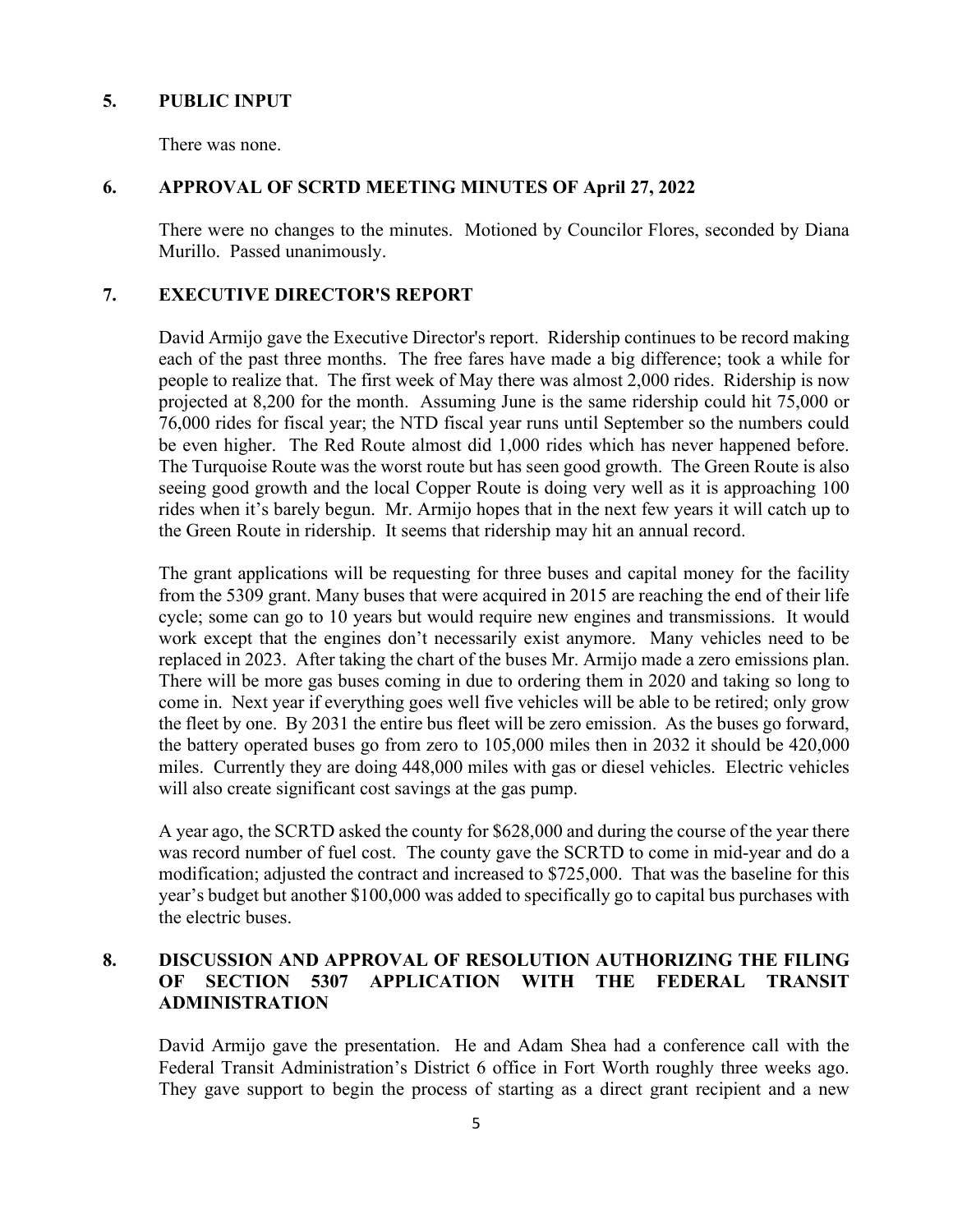recipient in the process for the FTA. To apply directly they will have to submit everything that's ever been done on grants over the coming months; much of this is getting the correct paperwork. Mr. Armijo is asking the Board is for a form and the resolution would be submitted to the FTA's office after today's meeting to allow them to codify and say Mr. Armijo and Mr. Shea are certified to begin the process of beginning the grant application. The FTA indicated that it could take roughly three months or longer to do depending on how quickly the paperwork gets to them.

Staff is also working on another document with their local lawyer and attorney in D.C. that will also help identify the process. The first item of the legal authority is the resolution today. Next the documents from the attorney's will be brought to the Board hopefully next month and the Board will be asked to support the efforts again. There will be a lot of documentation over the next few months.

Motioned by Councilor Flores, seconded by Diana Murillo. Passed unanimously.

### **9. DISCUSSION AND APPROVAL OF RESOLUTION TO APPLY FOR FEDERAL FUNDING FOR THE FY2022 LOW OR NO LOW EMISSIONS GRANT PROGRAM**

David Armijo gave the presentation; it was presented last month as well. The resolution identifies the cost for three Gillig buses that are 100% electric, includes the associated charging stations, the training for employees to the sum of \$50,000, delivery cost, and etcetera. The total is just over \$3 million. It identifies the federal funds and the local match; lion share of local match would come from the county as well as the \$200,000 from the state legislature. This will be done over the course of two years; local match is \$600,000 and staff has half of it already; the other half wouldn't be needed until 2024 and so they can ask legislature to help with that in the next session. The amount applied for will be \$3,040,354 with a match of \$608,071 to purchase the three electric buses to replace the existing vehicles.

Motioned by Councilor Flores, seconded by Diana Murillo. Passed unanimously.

### **10. DISCUSSION AND APPROVAL OF RESOLUTION TO APPLY FOR FEDERAL FUNDING THROUGH THE FY2022 SECTION 5339 (b) GRANT PROGRAM**

David Armijo gave the presentation. This is the same grant application as previous but has one caveat. It includes roughly \$700,000 for the facility improvements that would happen at Sunland Park. The government normally has \$180,000 a year for the program and this past year the program had \$1.1 billion for both programs. The federal government asked SCRTD to apply for both twice for the same buses; the federal government wants to provide at least 250 projects around the country to be funded. They also want to provide roughly 25% of those to be rural; select which bucket they would fund SCRTD from. If larger funds for the facility is received, then staff would need to get more funding from legislature or own funds to match.

Nora Barraza asked where they will get the additional funds if it's more than the \$608,000 match. Mr. Armijo clarified that it would be either or, not in addition to; only an additional \$140,000. They also may not be awarded the entirety which means the match would be lower.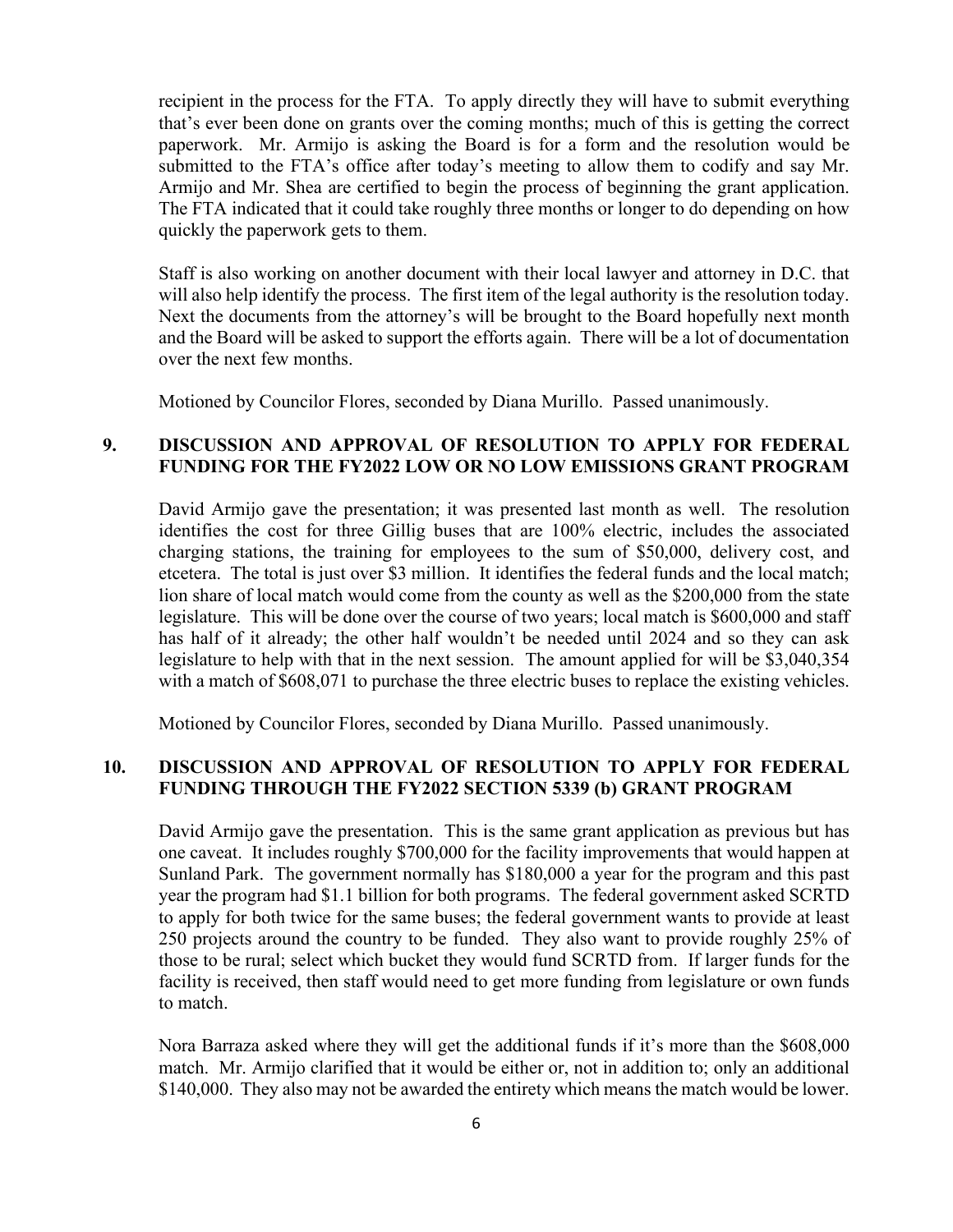Both will need to be submitted; Mr. Armijo has one done and will finish the other tonight. Majorie Powey asked what would happen if they didn't receive the matching funds. Mr. Armijo stated that there is a provision as to what the sustaining part of the project would be. He ran the numbers at a lower rate for a backup; one less bus. With changes after elections, it's difficult to know what changes will occur in legislation.

Motioned by Councilor Flores, seconded by Diana Murillo. Passed unanimously.

#### **11. DISCUSSION AND RESOLUTION APPROVING PRELIMINARY FY2023 BUDGET**

Adam Shea gave the presentation. For budget fiscal year 2023 revenue would increase by 29.2% over fiscal year 2022; expenditures would increase by 38.7%. Mr. Shea did a breakdown of personnel services, employee benefits, travel and maintenance, supplies, insurance, projects, contractual services, and operating expenses. Capital appropriations have an increase or 35.4%. Considering the zero emissions goal this is essential to gain new buses and enhance the capital. Lynn Ellins asked if the 29.2% revenue increase was just from fares or other funding. Mr. Shea clarified that it is specifically to the membership dues, grants, agreements, and other sourced revenues. There was discussion on why travel and maintenance are together; it's how it's shown in the budget. Mr. Shea can break it out if the Board would like. Mr. Armijo added that it includes fuel as well. Mr. Shea stated that expenditures as related to travel is roughly \$5,000 of the total amount requested; everything else is maintenance and fuel.

The increase of revenue is due to the 5307 funds. Those funds won't become available until the grant application is approved by the FTA. The funds are programed in the budget which begins in July but access to the funds won't happen for several more months. Nora Barraza commented on the significant increase in membership dues. Mr. Shea commented that it was approved last Board meeting; increased by \$29,000 or so based on population figures. There is an anticipated salary increase for existing staff by 3.5%; last year it was 2% merit increase. There is not a cost-of-living increase which is why it was left at the 3.5% merit increase; managers can approve up to that figure but isn't always that amount. Councilor Flores asked if there was a regulatory cost of living adjustment for employees. Mr. Shea doesn't know of one; it's up to the company to determine that. Typically, companies would look at cost of living as it exists and then approve an amount in their budget. The company in this situation would be SCRTD and the Board. Councilor Flores believes there should be a cost of living adjustment.

Mr. Shea clarified that typically a company would have one or the other; cost of living adjustment or merit increase based on performance. The cost of living increase depends a lot on inflation; currently it's 8%. Councilor Flores has a concern about employees where prices have increased exponentially, and employees have to go elsewhere to afford things; it's more expensive to hire new employees than keep them. She recommends Mr. Armijo and Mr. Shea look into doing a cost of living adjustment increase but merit increases should also be encouraged. Mr. Shea agrees with Councilor Flores to have a separate cost of living adjustment as well as a merit increase. As this is the preliminary FY23 budget he can add in a line item for the cost of living adjustment specifically for the final presentation in June; he just needs to know what percent. Nora Barraza agrees that it would be helpful and appreciated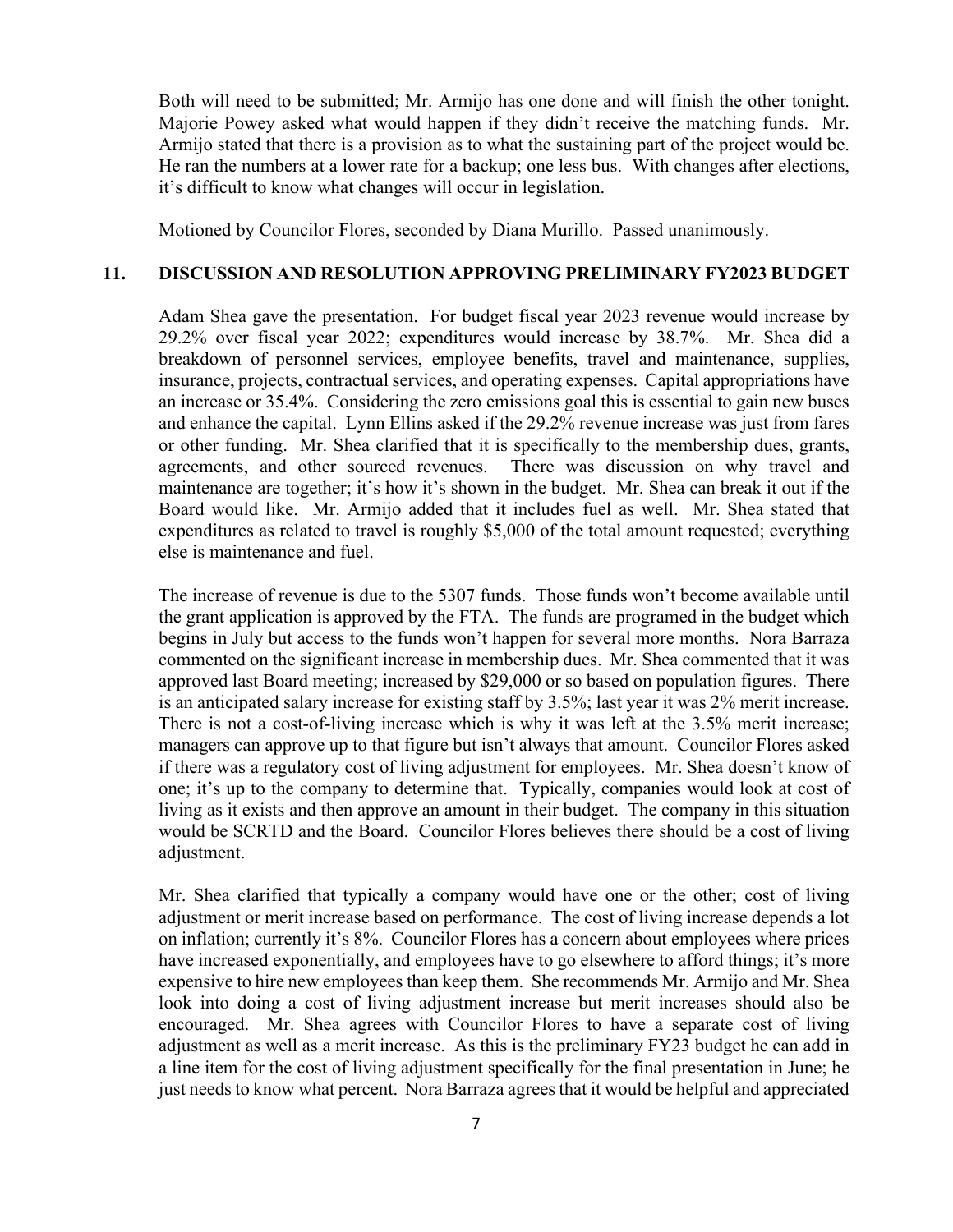due to inflation. Balancing the budget will be the trick. She recommends starting with a 3.5% cost of living adjustment.

Majorie Powey commented that sometimes the merit increase can depend on the relationship between the employee and the supervisor. She's seen it be used in punitive ways. She would rather see a 3.5% increase across the board and see the standards for merit increases. Mr. Shea stated that in every company he's worked for in private industry has a merit base; primarily to give the power to the supervisor to evaluate the employees accurately. Councilor Flores stated that if they have both increases, they will need standards on the merit increases. The COLA happens at the beginning of the year and the merit increase happens on the employee anniversary date after an evaluation. Mr. Shea added that each position is measured differently; a bus driver is evaluated on different criteria than a mechanic. There is an evaluation form that is used which is in depth and covers a wide range of areas.

Mr. Armijo stated that they didn't have two numbers in place when creating this preliminary budget; the numbers from the county have now been received. However, the number from the state of New Mexico hasn't been awarded yet. Currently they hope the numbers that were programed last year with the state will be approved. If they are approved there would be a substantial windfall of resources. This issue will probably be addressed better in a month from now. Currently they are comfortable with programing 3.5%. Increasing it to 5% would be a challenge without knowing the awarded money. Mr. Armijo added that there was an assumption of bringing up the lowest level staff to \$15 an hour which the county is doing. For the county to do that, it will add \$500,000 into the budget in the coming year; even small increases can add up to a very large amount. Staff will bring up the employees to \$15 an hour at SCRTD as well.

Nora Barraza stated that she would rather see a COLA than a merit pay increase; equal across the board and would help everyone. If then there's room for merit increase in the budget it would be nice. She recommended a 4% increase in COLA; if merit pay is added then it would make the increase up to 7% which is significant. She added that minimum wage is increasing within two years and so the Board needs to look to the future and find a way to sustain those increases also. Majorie Powey agreed that she would prefer the COLA to the merit. Councilor Flores agreed as well but would also like to see Mr. Shea and Mr. Armijo make it both rather than either or have an analysis on what that would look like. Mr. Shea stated he will change the 3.5% to a COLA, add a 3.5% merit increase, and show the difference. Nora Barraza asked for 4% COLA increase as well; Mr. Shea will add that one as well. Mr. Shea stated that the amount requested from the state was submitted last year and no one anticipated an 8% inflation increase or the gas increases. Personnel is the biggest expense.

MOTION DID NOT PASS DUE TO LACK OF QUORUM.

#### **12. DISCUSSION AND RESOLUTION APPROVING HUMAN RESOURCES MANUAL**

Due to lack of quorum the Board decided to postpone this discussion until next meeting.

#### **13. BOARD COMMENT**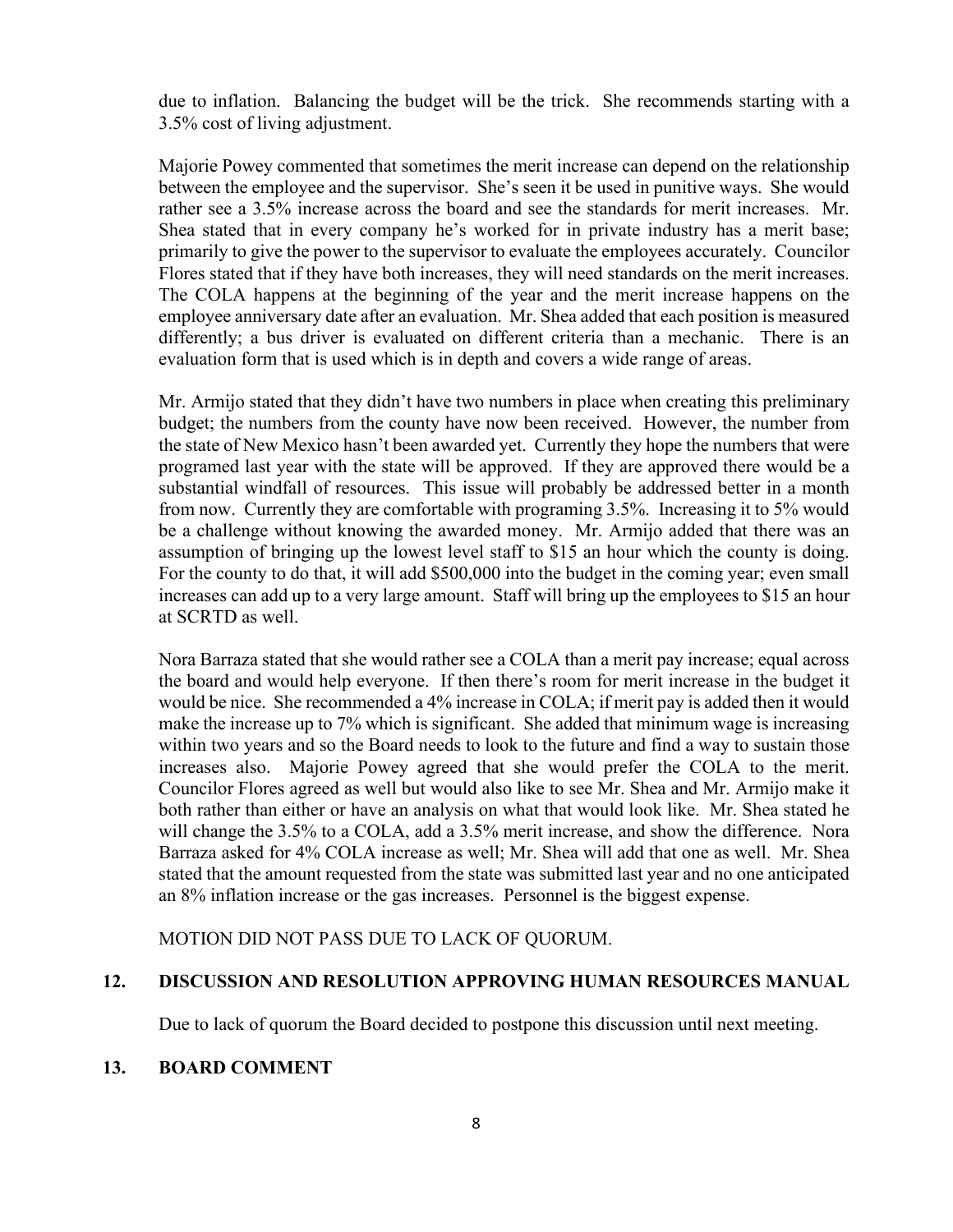There were none.

 $\mathcal{L}_\mathcal{L}$  , which is a set of the set of the set of the set of the set of the set of the set of the set of the set of the set of the set of the set of the set of the set of the set of the set of the set of the set of

# **14. ADJOURNMENT – Next meeting June 22, 2022**

The next meeting will be held at the Doña Ana County Government Center.

**Chairperson**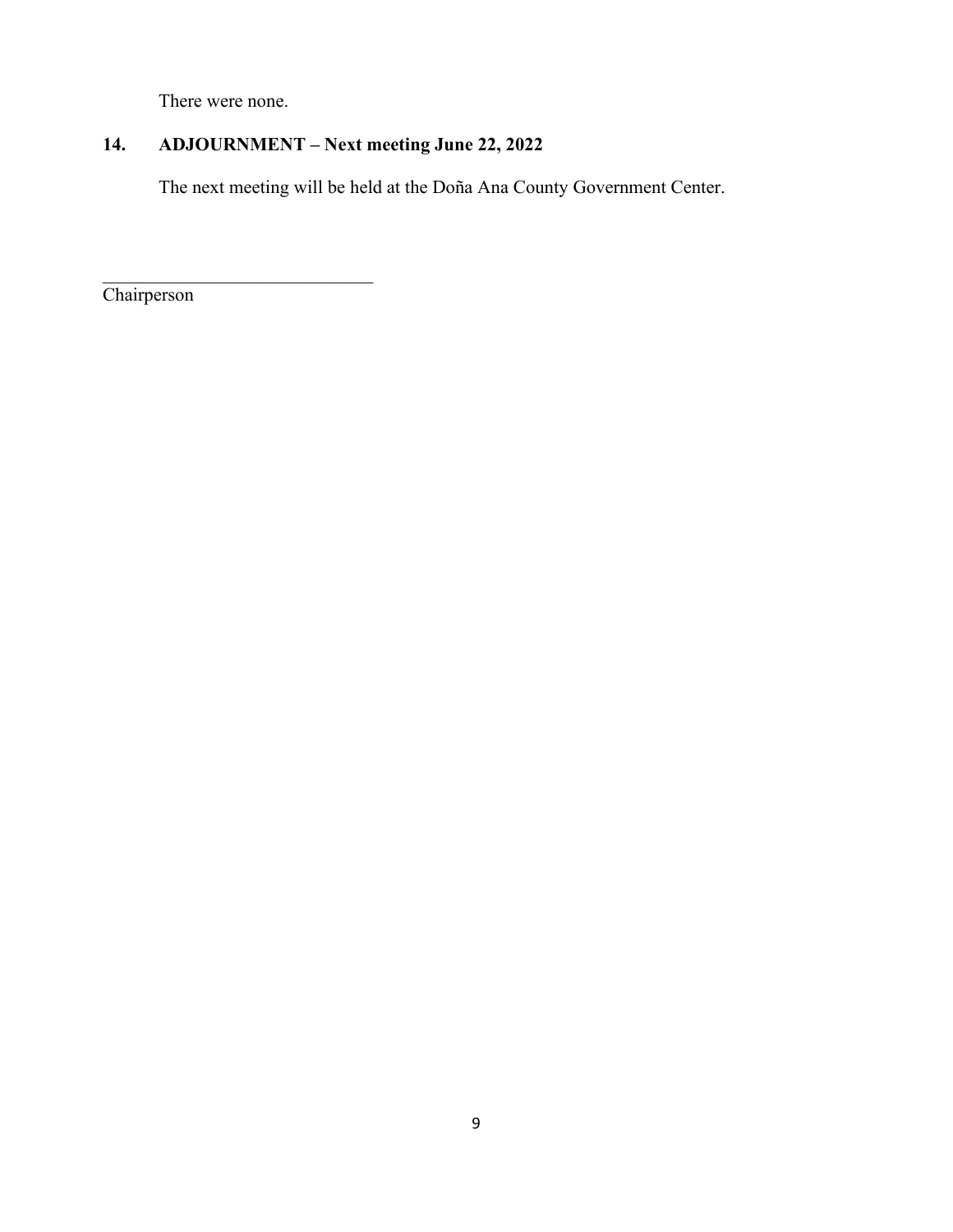The report will be provided at the board meeting.

## **Board Reports:**

**ITEM #8** Discussion and Approval of Revised Resolution Authorizing the filing of Section 5307 applications with the Federal Transit Administration – David Armijo

The report will be provided at the board meeting. The resolution will be revised to improve clarity of the federal and local funding requirements for the grant.

**ITEM #9** Discussion of FY2023 Grant Award Section 5311 Rural & Intercity Funding

The funding for the next year is lower than the previous two years with the expiration of Cares Act funding in conjunction with the pandemic. The State uses evaluation measures to determine the level of funding. The evaluation measures listed below show how well the district did. We are now ranked number four in the state for ridership and number one in the following three categories: Prioritization for funding, administration/Operating budget expanded at 100% and number one for the overall funding distribution index. SCRTD now moves 11 percent of the state's ridership with 4.2 percent of the state funding.

I am requesting more funding from the Intercity program which is needed to maintain our service levels. That state has awarded additional funds for the next year. This will help offset the shortfall in annual funding for Section 5311.

### **2023 NMDOT GRANT AWARD - Evaluation Measures**

| Rank |             |
|------|-------------|
| 4    | 61398       |
| 11   |             |
| 2    | 14.22       |
| 2    | 2.32<br>S.  |
|      | <b>HIGH</b> |
|      | 100%        |
| 2    | $11\%$      |
|      | 3.29        |
|      |             |

### **ITEM #10 Discussion and Approval of Preliminary Budget for FY2022-2023** – Adam Shea

The report will be provided at the board meeting with recommendation for next year's budget. The budget was not approved in May due to lack of a Quorum. However, the budget will be updated to reflect the NM DOT Section 5311 Rural and Intercity funding for the next fiscal year. Additionally, the District will show the Section 5307 Urban funds that are available in the coming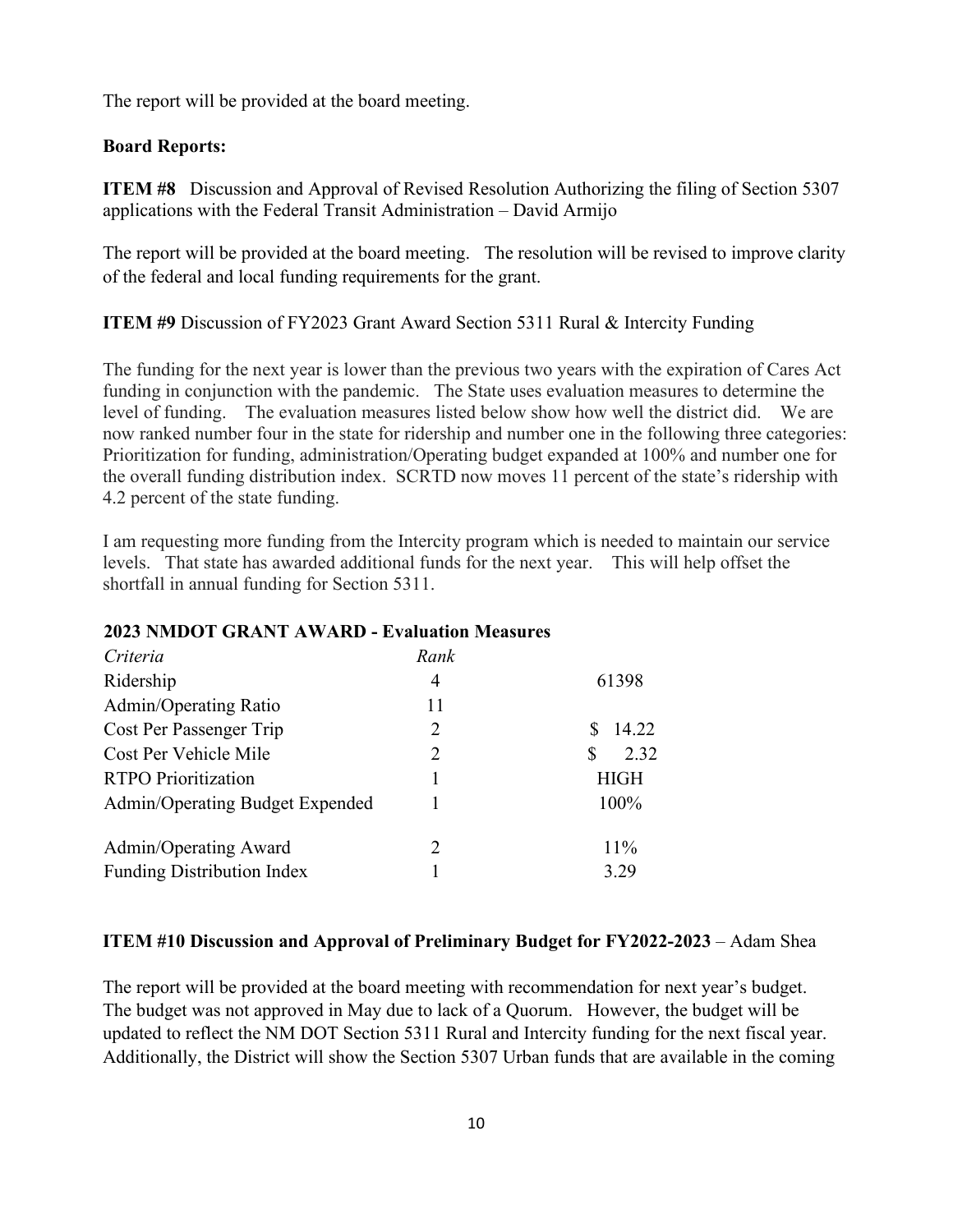fiscal year. The combination of the two funding sources will help bring the District budget into balance with a small budget surplus projected.

# **ITEM#11 Discussion and Resolution Approving Human Resources Manual** – Sara Vasquez

The report will be provided at the board meeting with recommendation for changes to the Human Resources Manual. This is the first update in three years and better reflects the current challenges in recruitment and administration of personnel related issues.

## **ITEM #12 Discussion of the Correspondence Received from the City of Elephant Butte regarding their withdrawal as a member from SCRTD**

The district received correspondence from City of Elephant Butte regarding their decision to withdraw as a member of the district. This action serves as the City's intent to no longer participate from District activities.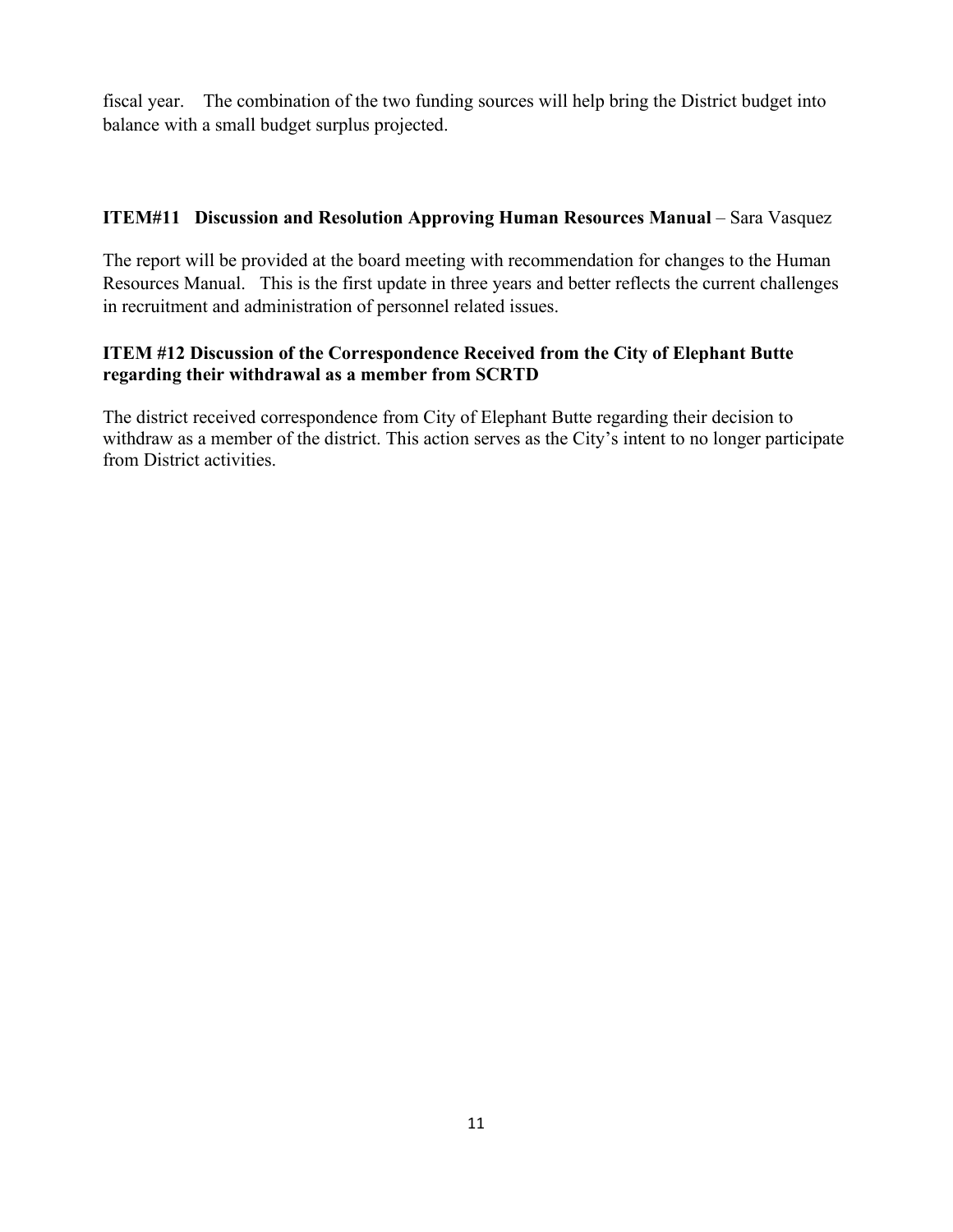#### **Resolution No. 2022 - 25**

**Resolution authorizing the filing of application(s) with the Federal Transit Administration, an operating administration of the United States Department of Transportation, for federal transportation assistance authorized by 49 U.S.C. Chapter 53; title 23, United States Code, or other federal statutes administered by the Federal Transit Administration.**

**WHEREAS**, the Federal Transit Administrator has been delegated authority to award federal financial assistance for a transportation project.

**WHEREAS**, the grant or cooperative agreement for federal financial assistance will impose certain obligations upon the applicant and may require the applicant to provide the local share of the project cost.

**WHEREAS**, the applicant has or will provide all annual certifications and assurances to the Federal Transit Administration required for the project.

## **NOW, THEREFORE, BE IT RESOLVED BY THE SOUTH CENTRAL REGIONAL TRANSIT DISTRICT**

- 1. That David Armijo is authorized to execute and file an application for federal assistance on behalf of South Central Regional Transit District with the Federal Transit Administration for federal assistance authorized by 49 U.S.C. Chapter 53, title 23, United States Code, or other federal statutes authorizing a project administered by the Federal Transit Administration. (If the applicant is requesting Urbanized Area Formula Program assistance authorized by 49 U.S.C. 5307, either alone or in addition to other federal assistance administered by the Federal Transit Administration, the resolution should state whether the applicant is the designated recipient as defined by 49 U.S.C.  $5307(a)(2)$ , or whether the applicant has received authority from the designated recipient to apply for Urbanized Area Formula Program assistance.)
- 2. That the Executive Director or their designee is authorized to execute and file with its applications the annual certifications and assurances and other documents the Federal Transit Administration requires before awarding a federal assistance grant or cooperative agreement.
- 3. That the Executive Director or their designee is authorized to furnish such additional information as the Federal Transit Administration may require in connection with such application(s).
- 4. That the Executive Director or designee is authorized to execute grant and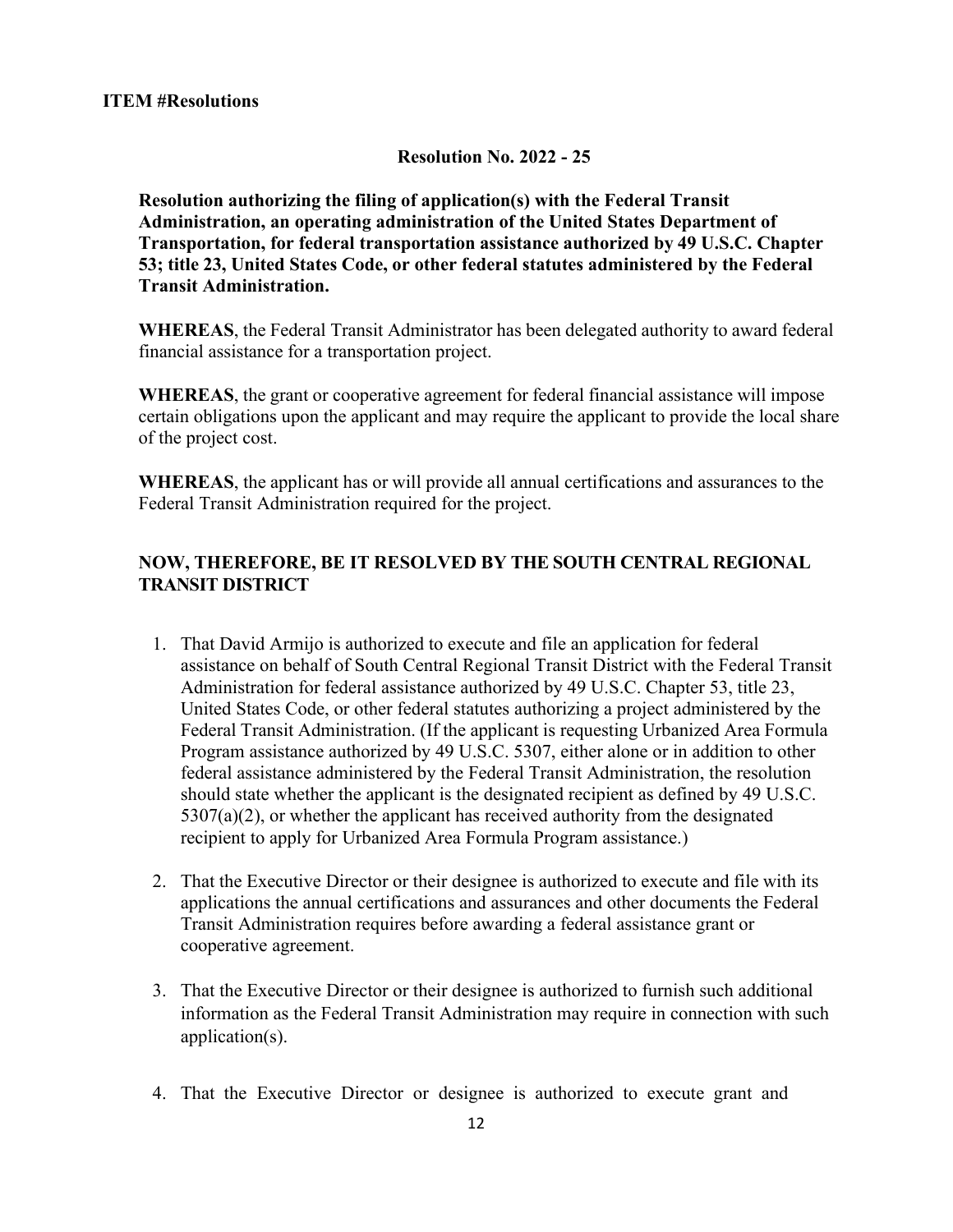cooperative agreements with the Federal Transit Administration on behalf of South Central Regional Transit District.

- 5. That South Central Regional Transit District commits necessary funds as local nonfederal match required for participation in federal assistance programs administered by the Federal Transit Administration.
- 6. That the Executive Director or their designee is authorized to submit and approve requests for reimbursement from the Federal Transit Administration or otherwise draw against available grant funding.

# **PASSED, APPROVED AND ADOPTED BY THE GOVERNING BODY OF THE SOUTH CENTRAL REGIONAL TRANSIT DISTRICT ON THIS 22nd DAY OF JUNE 2022.**

# **CERTIFICATION**

The undersigned duly qualified Chairman of the South Central Regional Transit District, acting on behalf of the South Central Regional Transit District, certifies that the foregoing is a true and correct copy of a resolution adopted at a legally convened meeting of the South Central Regional Transit District Board of Directors held on June 22, 2022.

Javier Perea, SCRTD Board Chair

ATTEST:

David Armijo, Executive Director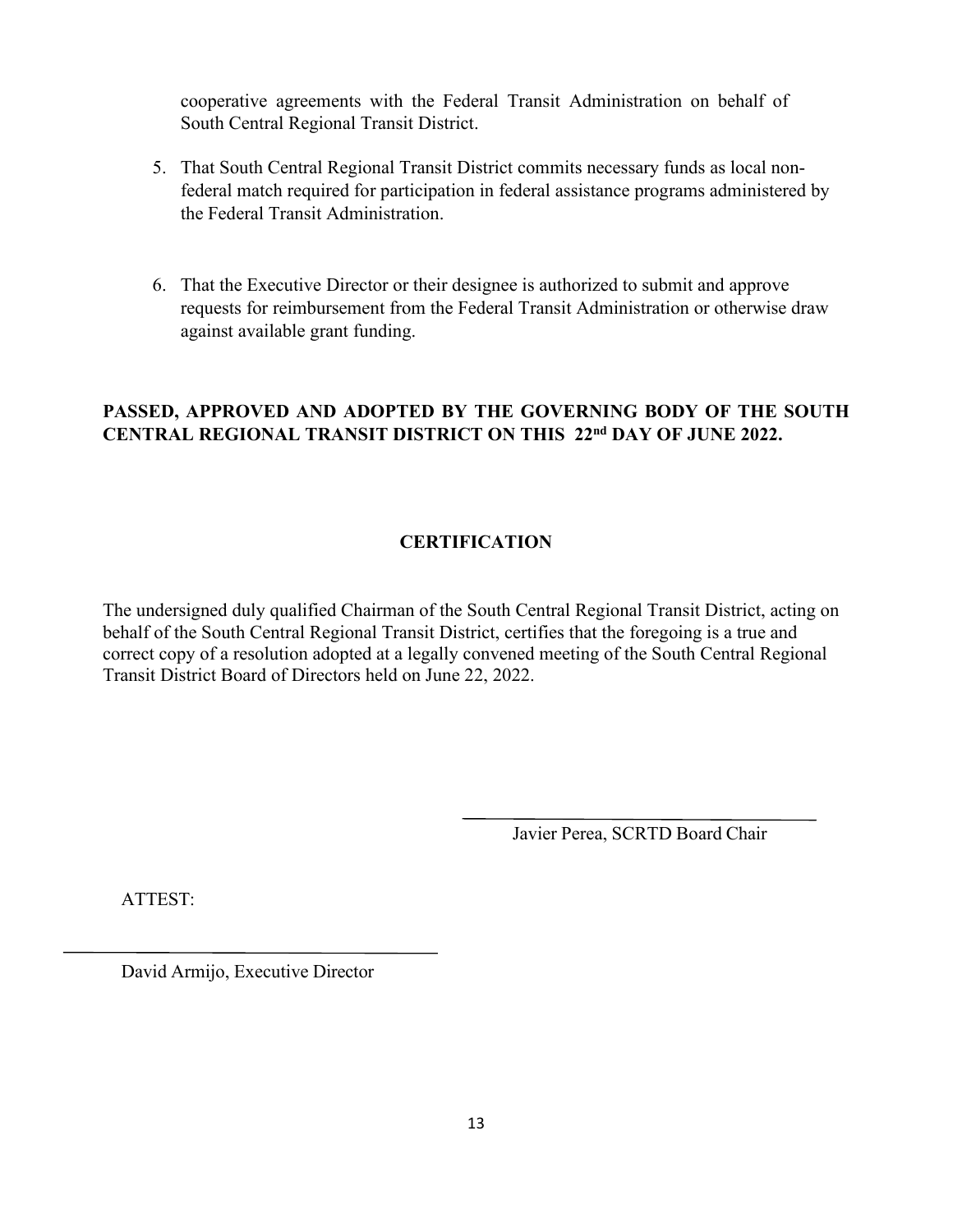## **South Central Regional Transit District**

**Resolution Number: FY22- 26** 

# **A Resolution approving a preliminary budget for FY2022-2023**

**WHEREAS**, the South Central Regional Transit District Board of Directors met in a meeting Wednesday, June 22nd, 2022, in the Doña Ana County Offices, 845 N. Motel Blvd., Las Cruces, N.M.; and,

**WHERAS,** Staff provided details on amending the annual budget to better reflect the budget categories in the annual budget; and,

**NOW, THEREFORE, BE IT RESOLVED** by the Board of Directors of the South-Central Regional Transit District does hereby approve the Financial Statements and Budget as of June 22nd, 2022.

# **ADOPTED AND APPROVED THE 22nd DAY OF JUNE 2022.**

Javier Perea, SCRTD Board Chair

ATTEST:

David Armijo, Executive Director